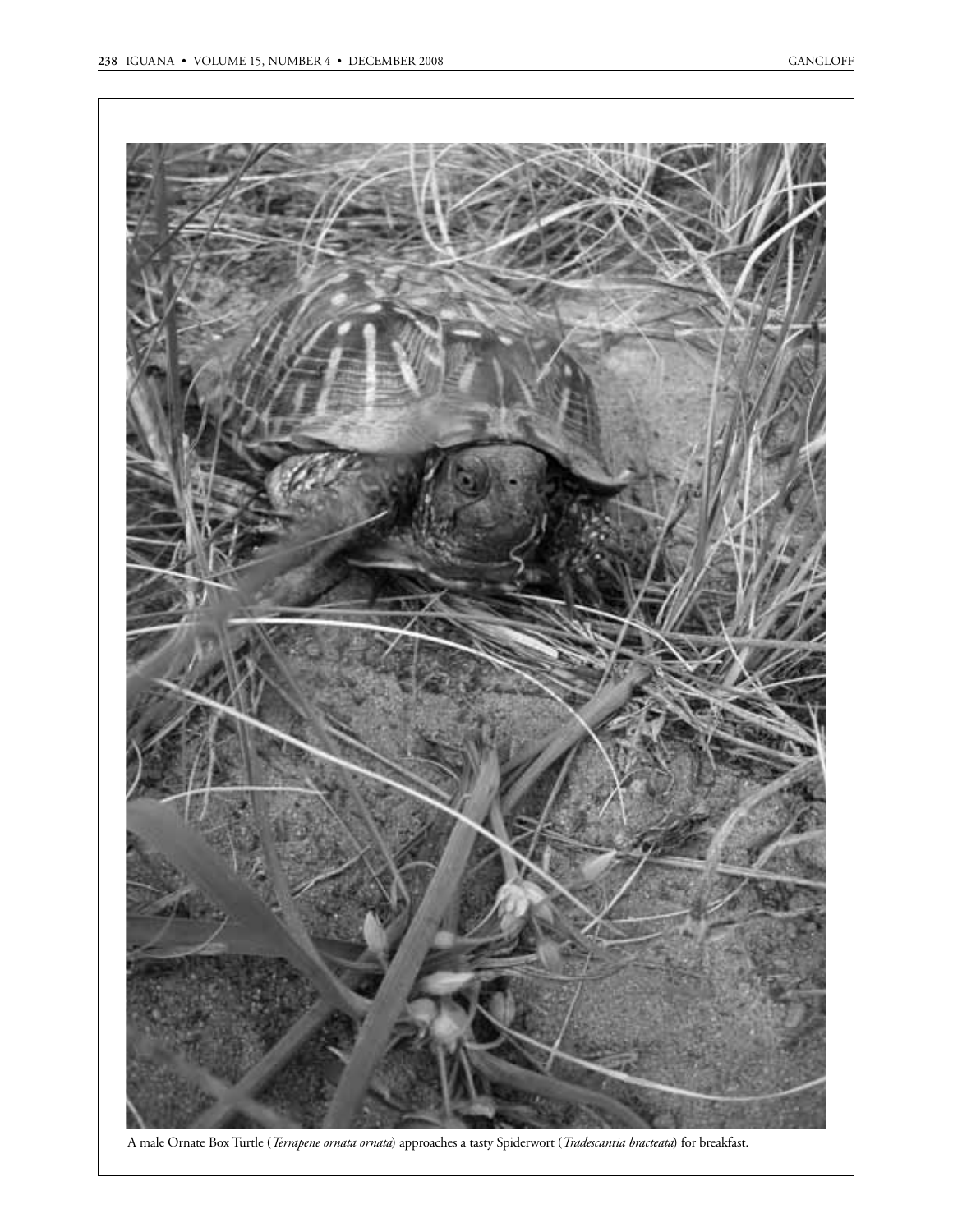## **COMMENTARY**

## **The Turtles Have Been Watching Me**

## Eric Gangloff

Colorado Box Turtle Project & Colorado Reptile Humane Society (eric@corhs.org)

Photographs by the author.

The turtles have been watching me for two years now. Each<br>week during their active season, from late March until early October, I've been visiting these Ornate Box Turtles (*Terrapene ornata ornata*) in eastern Colorado. While I'm there, the turtles observe me, if not eagerly then diligently, as I patiently patrol the sandhills. By now, they are surely quite familiar with my habits, where I park the car, the circuitous routes I roam, the regular visits to a puddle from an overflowing stocktank, and the intensity of my groundward gaze. Occasionally, the turtles may allow themselves to be spotted, although most of the time they use their camouflage and silence to regard me without being detected, confounding my best efforts to find them. They are better at this than I am.

I visit these sandhills to study the turtles. This is a scientific investigation, conducted only after extensive literature reviews, the receipt of permits from the state, and time spent with other researchers learning the art and skill of chelonian studies. We're using sound methods and working hard to produce data that will inform scientists and the public alike (should we draw such distinctions). We hope to better understand how turtles use the land, how they find mates, and what it is, exactly, that they do all day. Ideally, this information will be used to influence decisions and policy, both private and public, that impact these animals and the stark landscapes to which they belong. Hopefully, roads will not be built, strip-malls won't be constructed, and animals won't be stolen for the pet trade. We know, of course, that we don't want these things to happen, that turtles don't want these things to happen — but, to convince others, we'll need numbers and facts, charts and graphs.

The reason we founded the Colorado Box Turtle Project is simple; we love these animals and we want to protect them. Does this passion obfuscate our science? Of course not. Ardor is the impetus for science. Too often, animals, plants, and ecosystems are intensely studied so that they can be efficiently exploited: How do we best clear-cut a forest? dam a river? Herpetologists, thankfully, seem to operate largely outside this questionable paradigm. The study of reptiles and amphibians offers little in the way of economic benefits. We are not providing data to increase the bottom line of major corporations or, for that matter, ourselves. We dedicate ourselves for other reasons — we care about these fascinating animals, their well being, and their future.

As field researchers, we must recognize that our studies are a mutual exchange; just as we are collecting data about turtles, they are doing the same on us (although most likely in less quantifiable terms). My intention on the sandhills is not merely to accrue scientific data about turtles, but to build a relationship with these animals and the place they call home. This summer,

partly due to expensive gasoline and partly due to my preference for sleeping under the stars, I timed my visits to make the best of the turtles' activity periods. I worked in the evening once the air had cooled, spent the night in the company of the rising moon and curious beetles, then worked again in the morning before the heat of midday became thick and tangible. I wanted to know this place in a way beyond what can be garnered with calipers and GPS units. I hoped to at least become a welcome visitor in a place to which I'll never fully belong. I learned that not finding a turtle for hours on end was not a waste of time, but a valuable endeavor in itself. I watched the different plants and noted their blooming schedules: The early-summer ubiquity of Spiderwort (*Tradescantia bracteata*) and the delicate, late blooms of the Sand Lily (*Mentzelia nuda*), the spinsters of the sandhills who wait until midsummer to display their magnificence. I learned to distinguish the three species of *Opuntia* cactus (*O. macrorhiza*, *O. fragilis*, and *O. polyacantha*) and how the Sand Verbena's (*Abronia fragrans*) deliciously sweet scent earned it a fitting Latin name. I watched wide-eyed as miniature lizards, the Lesser Earless Lizards (*Holbrookia maculata*) and the Prairie and Plateau lizards (*Sceloporus undulatus*), scurried across open sand at remarkable speeds, despite emerging from eggs only days earlier. While rewarding in itself, these interactions also helped me to better understand the turtles I sought. To really get to know someone, sometimes it's best to ask the neighbors.

Occasionally, however, my visits were not well received. One July evening, as I was driving through the expansive ranch and farm on which our study site sits, I approached a Red-tailed Hawk (*Buteo jamaicensis*) perched on a fencepost. She flew par-



A male turtle tells us very politely that he'd prefer not to be bothered today — thank you very much.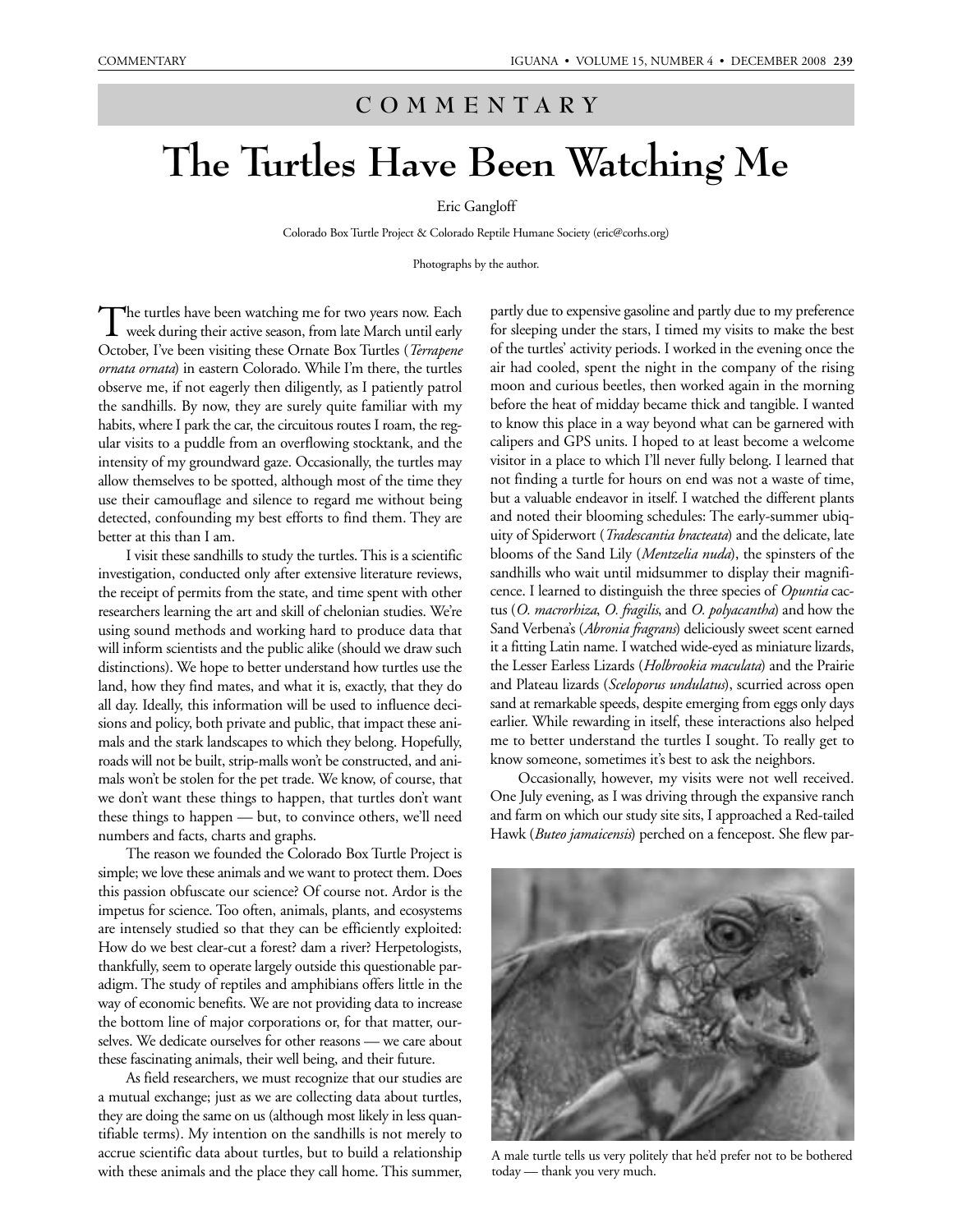

The fragrant Sand Verbena (*Abronia fragrans*) in bloom. A male turtle in the long shadows of morning.





The morning sun reflects off the grasses of the sandhills, mostly Thread-and-needle Grass (*Stipa comata*).



A female turtle enjoys the morning sun amidst the grasses of the sandhills.



Yucca (*Yucca glauca*) in bloom.

allel with the car for a few moments, as if in greeting — or that's what I thought at the time. Several hours later, after finding a fresh road-killed turtle (the first I'd observed on the ranch), and a frantic hour spent in search of a new and expensive camera I thought was lost, I realized that she was not greeting, but warning. Now when I see a Red-tailed Hawk, it's a great reminder to drive slowly and keep my head on straight. Other birds are less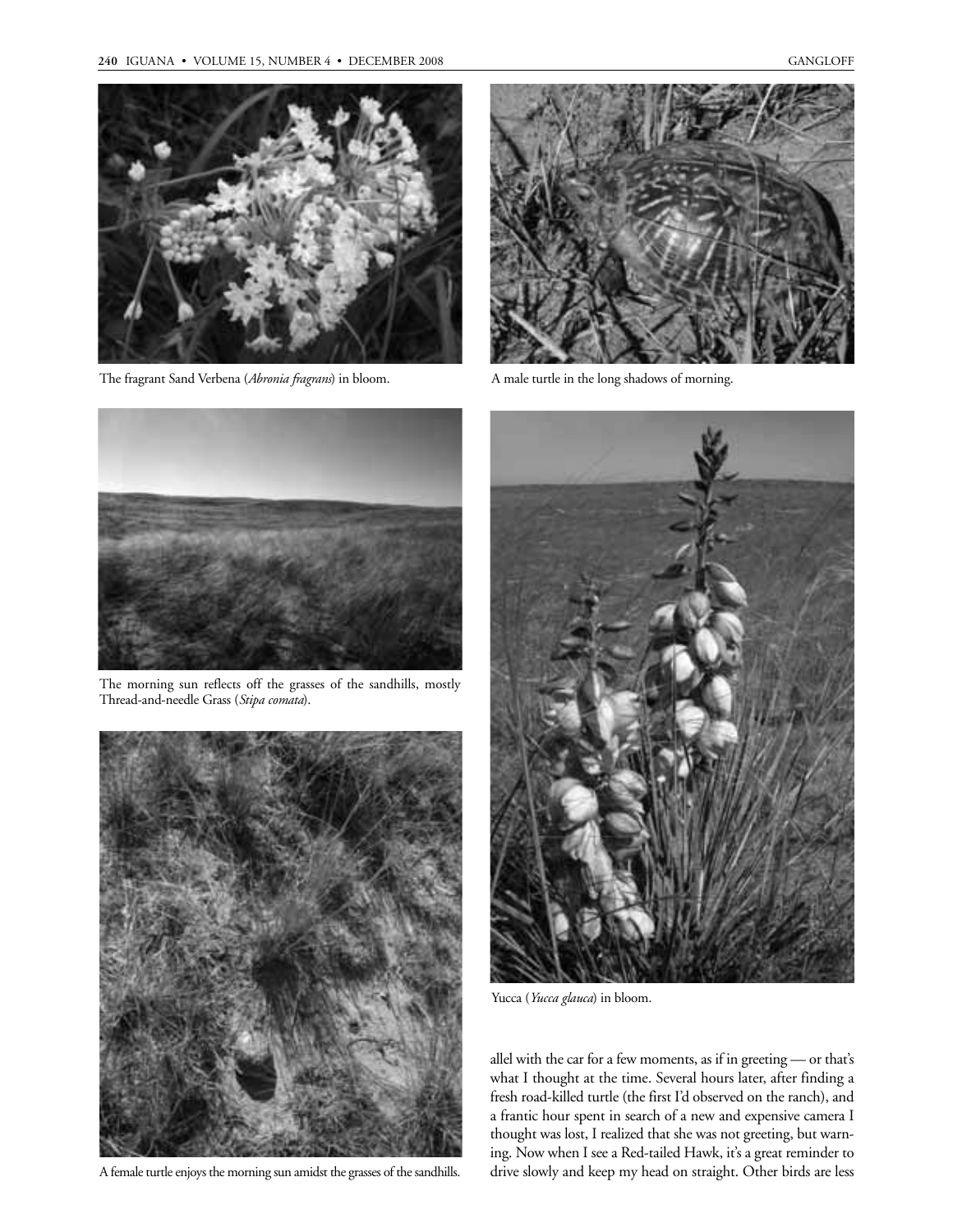apt to remind me of anything other than the fact that I don't entirely belong here. Mourning Doves (*Zenaida macroura*) can explode with frightening rapidity from a nearby Sagebrush (*Artemisia filifolia*) and the Killdeer (*Charadrius vociferus*) make it clear, in no uncertain terms, that I should leave. Their perfection of the art of distraction, via shrill warning cries and ridiculous antics, have earned them, even more than the Sand Verbena, the perfect Latin name. Less dramatic but no less prescient, the Prairie Rattlesnake (*Crotalus viridis*) provides its own alarm, so unique and poignant it is, thankfully, impossible not to heed. While I have thoroughly enjoyed this intimacy with the sandhills and their residents, it is the turtles who have brought me here. Each time I spot one, usually from an embarrassingly close distance from which the turtle has been observing me for several minutes, I feel a burst of delight. Here's a turtle! In the wild! It's healthy! And living where it should! I stop and photograph the animal where it is before doing anything else, noting direction and vegetation. Sometimes, I pause and watch for a time to see what the turtle will do. The answer, invariably, is the same — nothing. The turtle has long since stopped its task at hand and waits, patiently, for me to move on so it can resume. When processing the animals, I can't help but be enamored of the vibrant and distinctive sunbursts on each carapace scute, the deep, patient gaze of the wizened females and the showy greenblue-orange of a male's head and forelegs. Sometimes, I must abashedly admit, I talk to the turtles. No, I must be honest, I always talk to the turtles. I call them "sweetie" and "handsome" and "beautiful" or other terms of endearment usually reserved for children and spouses. Once, an intern from the local univer-



An exuberant stand of Prickly Poppy (*Argemone polyanthemos*).



A male chows on a box turtle favorite (Spiderwort, *Tradescantia bracteata*).